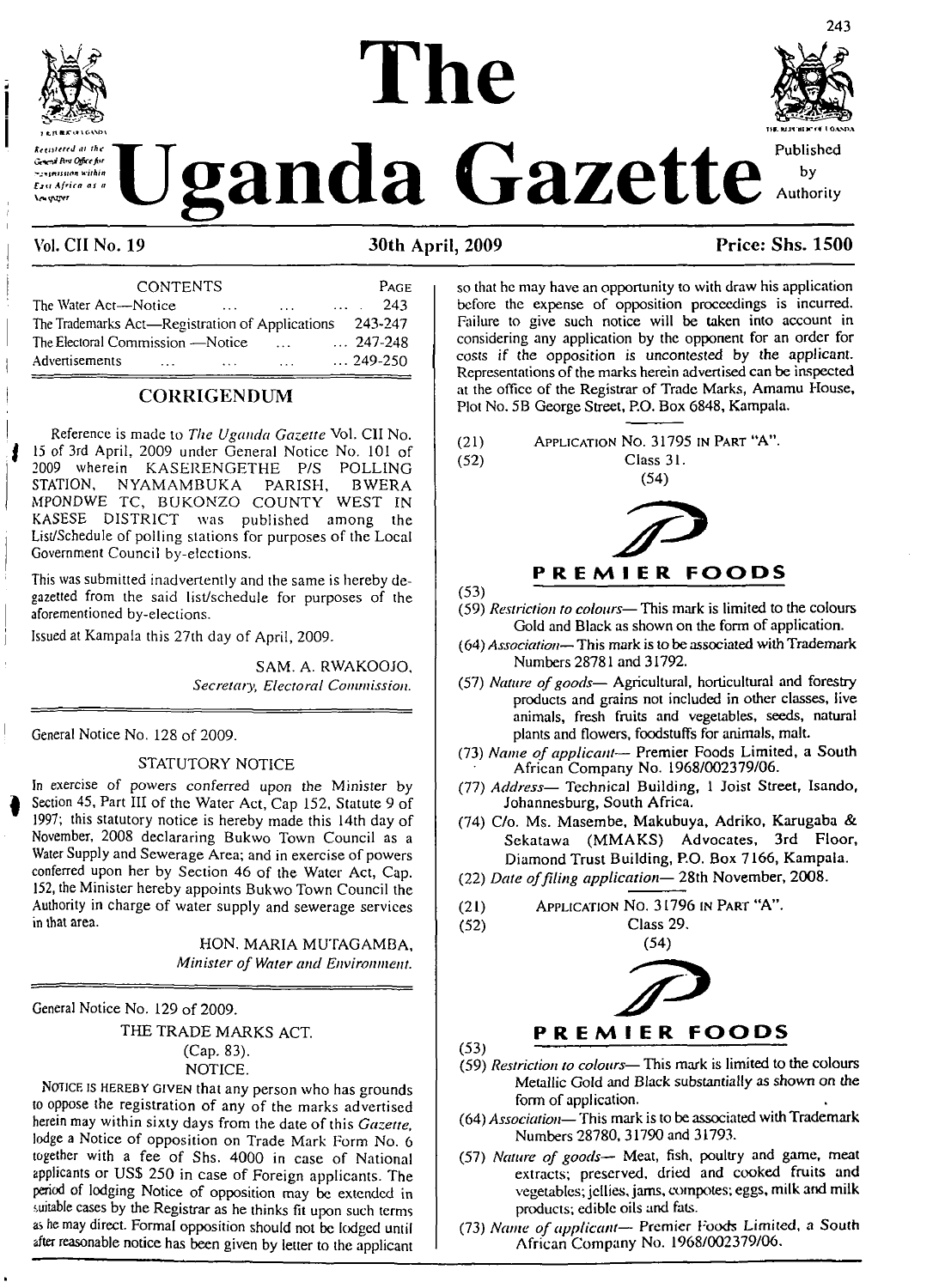- (77) *Address—* Technical Building. <sup>1</sup> Joist Street. Isando. Johannesburg. South Africa.
- (74) C/o. Ms. Masembe. Makubuya. Adriko. Karugaba & Sekatawa (MMAKS) Advocates. 3rd Floor. Diamond Trust Building. P.O. Box 7166. Kampala.
- (22) *Date offiling application—* 2Sth November. 2008.
- (21) APPLICATION NO. 31797 IN PART "A".<br>(52) Class 30.
- Class 30.

(54)



- (53)
- (59) *Restriction to colours—* This mark is limited to the colours Metallic Gold and Black as shown on the form of application.
- $(64)$  Association— This mark is to be associated with Trademark Numbers 28782, 31791 and 31794.
- (57) *Nature ofgoods—* Coffee, tea. cocoa, sugar, rice, tapioca, sago, artificial coffee. Hour and preparations made from cereals, bread, pastry and confectionery, ices, honey, treacle; yeast, baking powder, salt, mustard; vinegar, sauces (condiments); spices, ice.
- (73) *Name of applicant—* Premier Foods Limited, <sup>a</sup> South African Company No. 1968/002379/06.
- (77) *Address—* Technical Building. <sup>1</sup> Joist Street. Isando. Johannesburg, South Africa.
- (74) C/o. Ms. Masembe. Makubuya. Adriko. Karugaba & Sekatawa (MMAKS) Advocates, 3rd Floor. Diamond Trust Building, P.O. Box 7166. Kampala.
- (22) *Date offiling application—* 28th November. 2008.
- (21) Application No. 31798 in Part "A".
- (52) Class 31.
- (54)



(53)

- (59) *Restriction to colours—* 7 his mark is limited to the colours Metallic Gold and Black as shown on the form of application.
- (64) *Association* This mark is to be associated with Trademark Numbers 28781. 31792 and 31795.
- (57) *Nature ofgoods—* Agricultural, horticultural and forestry products and grains not included in other classes, live animals, fresh fruits and vegetables, seeds, natural plants and flowers, foodstuffs for animals, malt.
- (73) *Name of applicant—* Premier Foods Limited, <sup>a</sup> South African Company No. 1968/002379/06.
- (77) *Address—* Technical Building. <sup>I</sup> Joist Street. Isando. Johannesburg. South Africa.
- (74) C/o. Ms. Masembe. Makubuya. Adriko. Karugaba &. Sekatawa (MMAKS) Advocates. 3rd Floor. Diamond Trust Building. P.O. Box 7166. Kampala.
- (22) *Date offiling application—* 28th November. 2008.



(54)



 $(53)$   $\qquad \qquad$ 

- (59) *Restriction to colours—* This mark is limited to the colours Silver Grey. Black and black tint substantially as shown on the form of application.
- (64) *Association—* This mark is to be associated with Trademark Number 28780.
- (57) *Nature of goods—* Meat. fish, poultry and game, meat extracts; preserved, dried and cooked fruits and vegetables; jellies, jams, compotes; eggs, milk and milk products; edible oils and fats.
- (73) *Name ofapplicant—* Premier Foods Limited, <sup>a</sup> South African Company No. 1968/002379/06.
- (77) *Address—* Technical Building. <sup>1</sup> Joist Street. Isando. Johannesburg, South Africa.
- (74) C/o. Ms. Masembe. Makubuya. Adriko. Karugaba & Sekatawa (MMAKS) Advocates. 3rd Floor. Diamond Trust Building. P.O. Box 7166. Kampala.

(22) *Date offiling application—* 2Sth November. <sup>2008</sup>

(21) Application No. 31791 in Part "A". (52) Class 30. '



#### **PREMIER FOODS**

(53)

- (59) *Restriction to colours—* This mark is limited to the colours Silver Grey. Black and black tint as shown on the form of application.
- (64) *Association—* This mark is tn be associated with Trademark f Number 28782.
- (57) *Nature of goods—* Coffee, tea. cocoa, sugar, rice, (apioca. sago, artificial coffee, flour and preparations made from cereals, bread, pastry and confectionery, ices, honey, treacle; yeast, baking powder, salt, mustard; vinegar, sauces (condiments); spices, ice.
- (73) *Name of applicant—* Premier Foods Limited, <sup>a</sup> South African Company No. 1968/002379/06.
- (77) *Address—* Technical Building. <sup>1</sup> Joist Street. Isando. Johannesburg. South Africa.
- (74) C/o. Ms. Masembe. Makubuya. Adriko. Karugaba & Sekatawa (MMAKS) Advocates. 3rd Floor. Diamond Trust Building. P.O. Box 7166. Kampala.
- (22) *Date offiling application—* 28th November. 200S.
- (21) Application No. 31792 in Part "A". (52) Class 31.

(54)



Bl I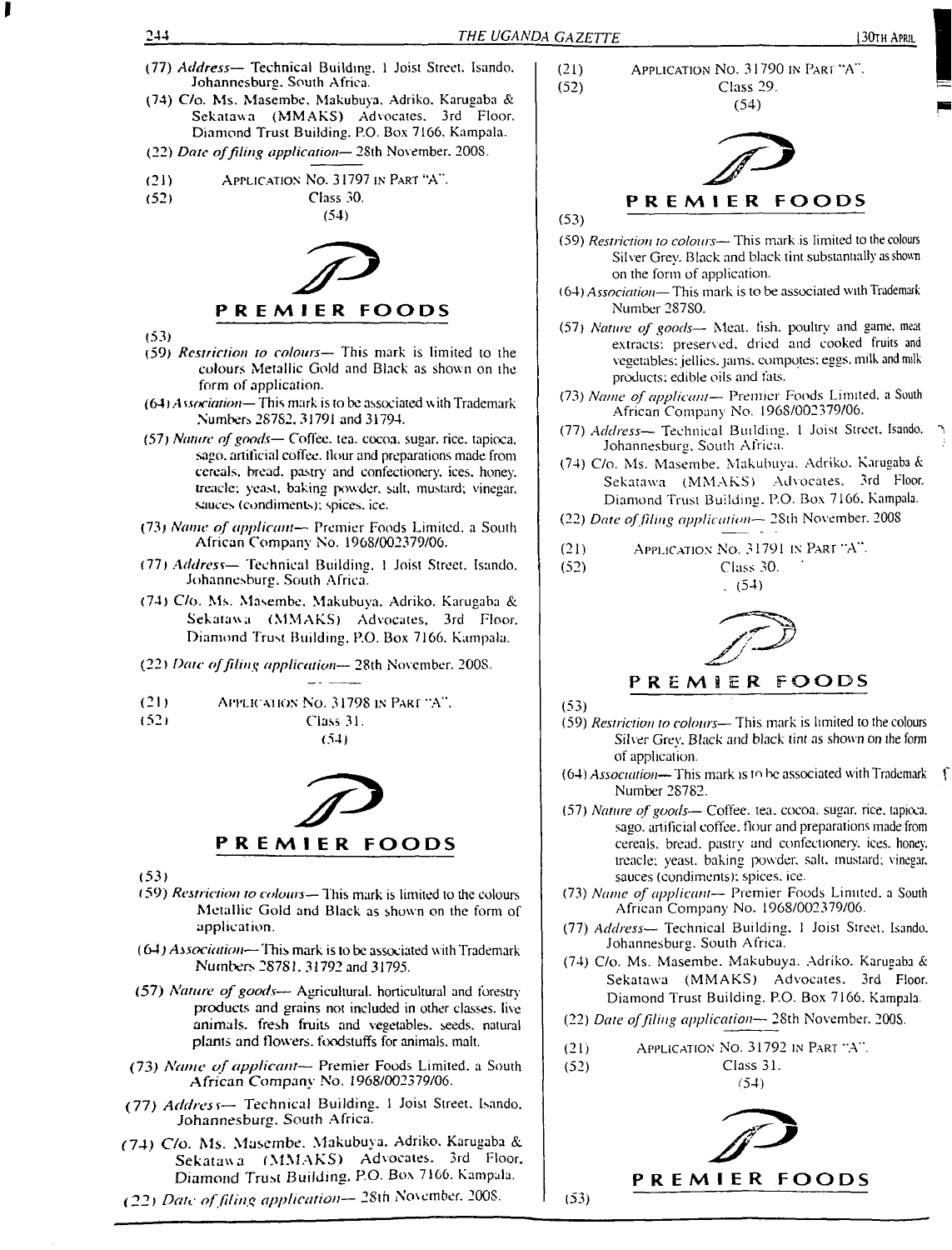- <sup>1</sup>59) *Restriction to colours—* This mark is limited to the colours Silver Grey. Black and black lint as shown on the form of application.
- <sup>1</sup>64) *Association—*This mark is to be associated with Trademark Number 28781.
- (57) *Nature ofgoods—* Agricultural, horticultural and forestry products and grains not included in other classes, live animals, fresh fruits and vegetables, seeds, natural plants and flowers, foodstuffs for animals, malt.
- *{13} Name of applicant—* Premier Foods Limited, a South African Company No. 1968/002379/06.
- (77) *Address—* Technical Building. <sup>1</sup> Joist Street, Isando, Johannesburg. South Africa.
- (74) C/o. Ms. Masembe. Makubuya. Adriko. Karugaba & Sekatawa (MMAKS) Advocates, 3rd Floor, Diamond Trust Building. P.O. Box 7166. Kampala.
- (22) *Date offiling application—* 28th November, 200S.
- (21) Application No. 31793 in Part 'A".

(52) Class 29.

(54)



(53)

- (59) *Restriction to colours—* This mark is limited to the colours Gold and Black sublantially as shown on the form of application.
- (64) *Association—* This mark is to be associated with Trademark Numbers 28780 and 31790.
- (.57) *Nature of goods—* Meal, fish, poultry and game, meat extracts: preserved, dried and cooked fruits and vegetables; jellies,jams, compotes; eggs, milk and milk products; edible oils and fats.
- (73) *Name of applicant—* Premier Foods Limited, a South African Company No. 1968/002379/06.
- (77) *Address—* Technical Building, <sup>1</sup> Joist Street, Isando, Johannesburg. South Africa.
- (74) C/o. Ms. Masembe, Makubuya, Adriko, Karugaba & Sekatawa (MMAKS) Advocates, 3rd Floor, Diamond Trust Building, P.O. Box 7166. Kampala.
- (22) *Date offiling application—* 28th November. 2008.





<sup>(53)</sup>

- *(59) Restriction to colours—* This mark is limited to the colours Gold and Black as shown on the form of application.
- <sup>f</sup>64) *Association—* This mark is to be associated with Trademark Numbers 28782 and 31791.
- (57) *Nature ofgoods—* Coffee, tea, cocoa, sugar, rice, tapioca, sago, artificial coffee, flour and preparations made from cereals, bread, pastry and confectionery, ices, honey, treacle; yeast, baking powder, salt, mustard; vinegar, sauces (condiments); spices, ice.
- (73) *Name of applicant—* Premier Foods Limited, a South African Company No. 1968/002379/06.
- (77) *Address—* Technical Building. <sup>1</sup> Joist Street, Isando. Johannesburg. South Africa.
- (74) C/o. Ms. Masembe, Makubuya. Adriko, Karugaba & Sekatawa (MMAKS) Advocates, 3rd Floor, Diamond Trust Building, P.O. Box 7166, Kampala.
- (22) *Date offiling application—* 28th November, 2008.

(21) Application No. 31799 in Part "A".

(52) Class 29. (54)



- (64) *Association—*This mark is to be associated with Trademark Numbers 28780, 31790, 31793 and 31796.
- (57) *Nature of goods—* Meat, fish, poultry and game, meat extracts; preserved, dried and cooked fruits and vegetables; jellies, jams, compotes; eggs, milk and milk products; edible oils and fats.
- (73) *Name of applicant—* Premier Foods Limited, a South African Company No. 1968/002379/06.
- (77) *Address—* Technical Building, <sup>1</sup> Joist Street. Isando. Johannesburg, Soulh Africa.
- (74) C/o. Ms. Masembe. Makubuya, Adriko, Karugaba & Sekatawa (MMAKS) Advocates, 3rd Floor, Diamond Trust Building, P.O. Box 7166. Kampala.
- (22) *Date offiling application—* 28lh *November,* 2008.

$$
(21) \t\t\tAPPLICATION NO. 31800 IN PART "A".
$$

(52) Class 30. (54)



 $(53)$ (59)

(59)

 $(53)$ 

- (64) *Association—* This mark is to be associated with Trademark Numbers 28782, 31791, 31794 and 31797.
- (57) *Nature ofgoods—* Coffee, tea, cocoa, sugar, rice, tapioca, sago, artificial coffee, flour and preparations made from cereals, bread, pastry and confectionery, ices, honey, treacle; yeast, baking powder, salt, mustard; vinegar, sauces (condiments); spices, ice.
- (73) *Name of applicant—* Premier Foods Limited, a South African Company No. 1968/002379/06.
- (77) *Address—* Technical Building, <sup>1</sup> Joist Street. Isando. Johannesburg, South Africa.
- (74) C/o. Ms. Masembe. Makubuya. Adriko. Karugaba & Sekatawa (MMAKS) Advocates. 3rd Floor. Diamond Trust Building. P.O. Box 7166. Kampala.
- (22) *Date offiling application—* 28th November. 2008.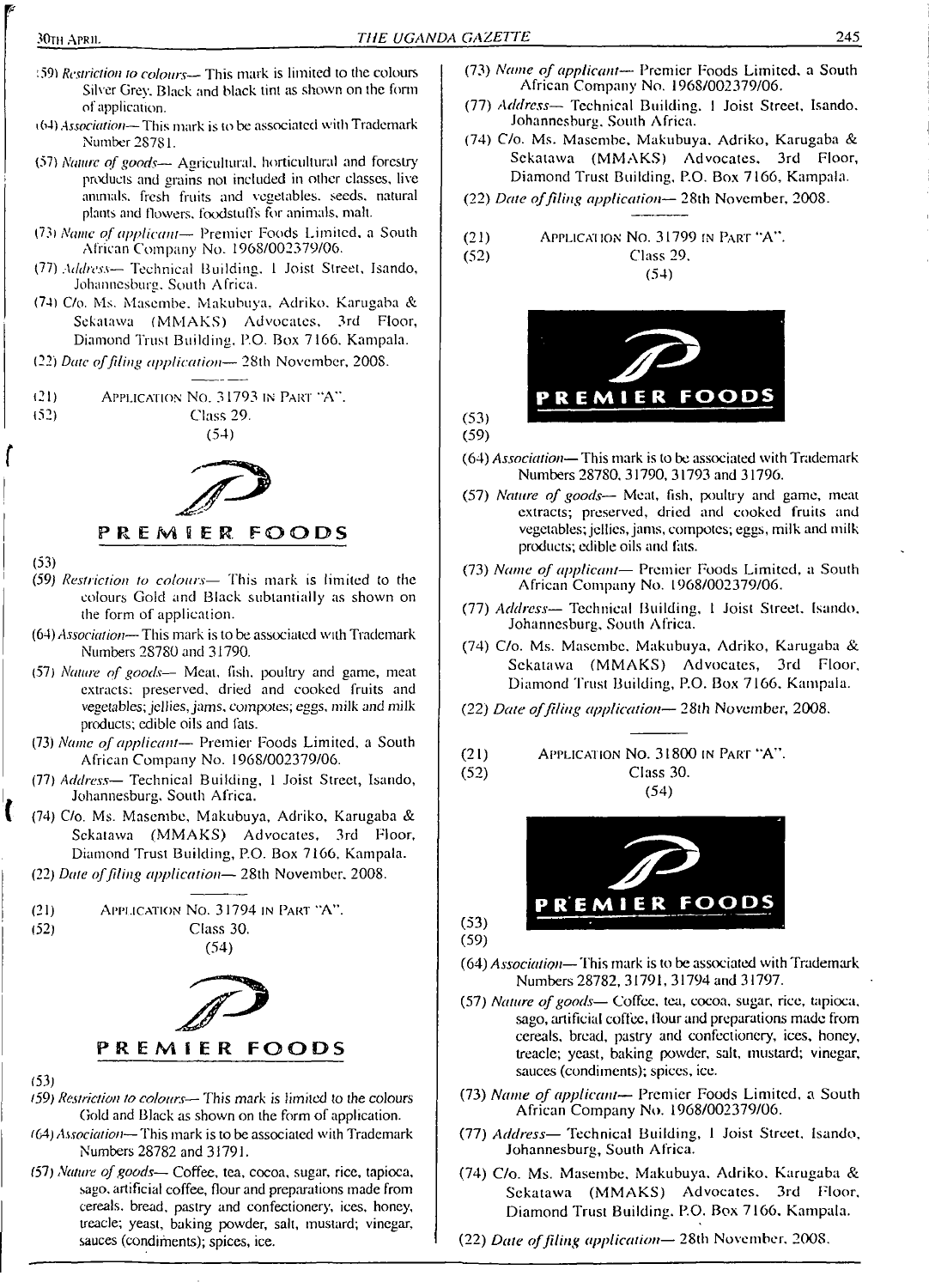Class 32.

(54)

(54)

(54)

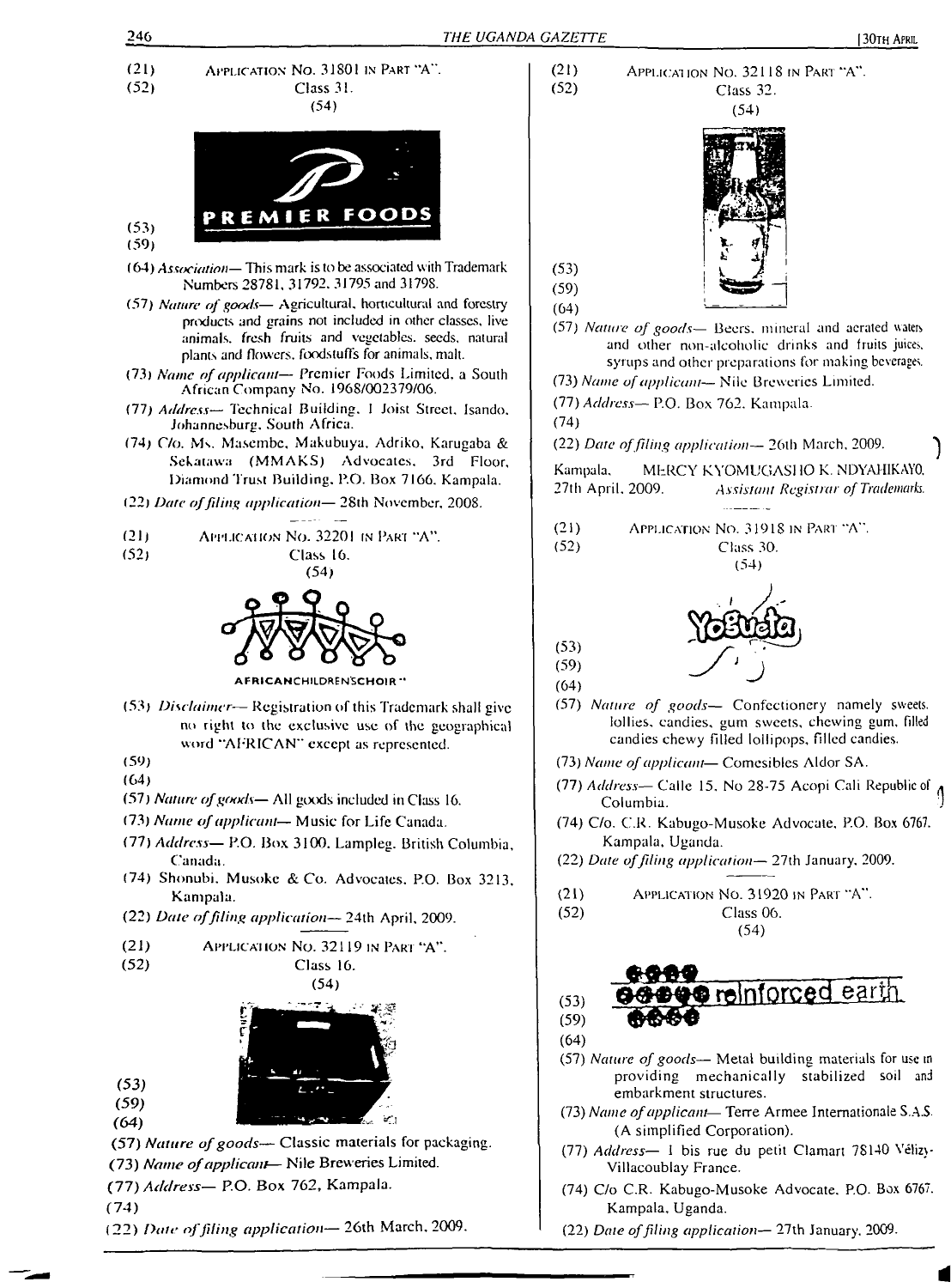

(54)

# **V&A**

(53)

*r* i-

- (59)
- (64)
- (57) *Nature ofgoods—* Alcoholic beverages (except beers).
- (73) *Name ofapplicant* Diageo Brands B.V.
- *Hl) Address—* Molenwerf 10-12 1014BG. Amsterdam The Netherlands.
- (74) C/o C.R. Kabugo-Musoke Advocate, P.O. Box 6767. Kampala. Uganda.
- (22) *Date offiling application—* 3rd September. 2008.

(21) Application No. 31748 in Part "A". (52) Class 32.

(54)

$$
\begin{array}{c}\n(53) \\
(59)\n\end{array}
$$



- (57) *Nature ofgoods—* Lager.
- (73) *Name ofapplicant—* Last African Breweries Limited.
- (77) *Address—* Tusker House. Ruaraka, Thika Road, Nairobi Kenya.
- (74) C/o C.R. Kabugo-Musoke Advocate. P.O. Box 6767, Kampala, Uganda.
- (22) *Date offiling application—* 17th November, 2008.
- (21) Application No. 32123 in Part "A".
- (52) Class 26.

(54)

# **AFRICA GIRL**

(53) *Disclaimer—*Registration of this Trademark shall give no right to lhe exclusive use of the geographical name "AFRICA" except as represented.

- (57) *Nature of goods—* Lace and embroidery; ribbons and braid, buttons, hooks and eyes, pins and needles, artificial flowers, etc.
- (73) *Name ofapplicant—* HE Tongbin.
- (77) *Address—* P.O. Box 22335, Kampala Uganda.

(74)

(22) *Date offiling application—* 2nd April, 2009.

Kampala, 2nd April. 2009. KATUTSI VINCENT, *Assistant Registrar ofTrade Marks.*

General Notice No. 130 of 2009.

THE LOCAL GOVERNMENTS ACT

CAP. 243

*Section 172*

AND

THE PARLIAMENTARY ELECTIONS ACT ACT No. 17 OF 2005 *Section 28(l)(a)*

#### NOTICE

#### PUBLICATION OF ADDITIONAL POLLING STATIONS FOR PURPOSES OF THE COUNTRY-WIDE LOCAL GOVERNMENT COUNCIL BY-ELECTIONS

Notice is hereby given by the Electoral Commission in accordance with Section  $28(1)(a)$  of the Parliamentary Elections Act. No. 17 of 2005. and subject to Section 172 of the Local Governments Act, Cap. 243, that the list of additional Polling Stations in the Schedule to this Notice is hereby published for purposes of the country-wide local government council byelections.

<sup>(59)</sup>

<sup>(64)</sup>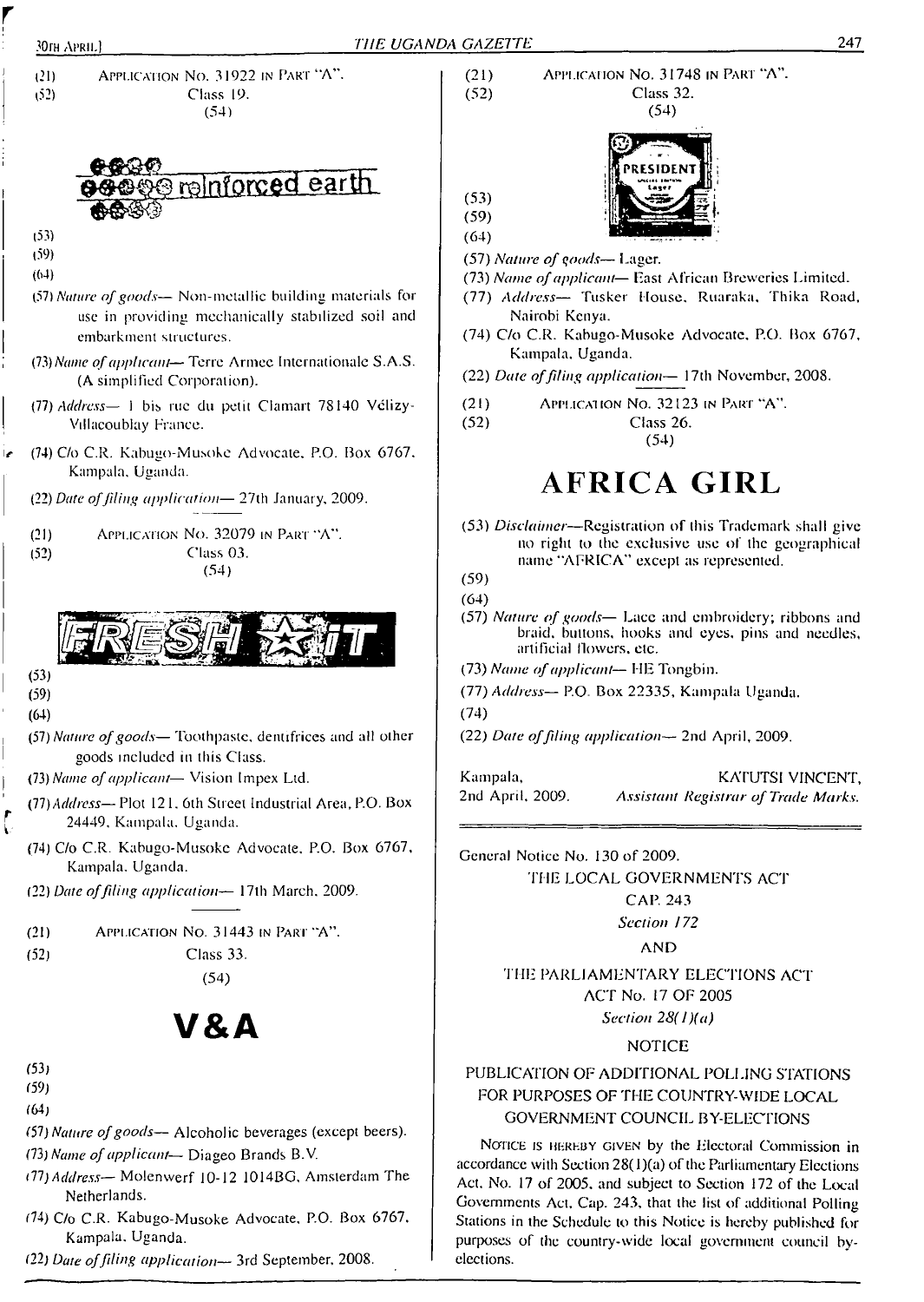#### **SCHEDULE**

#### **ADDITIONAL POLLING STATIONS**

| <b>District Name</b><br><b>EA</b> Name<br><b>Sety Code</b><br>Ps Code Ps Name<br><b>Scty Name</b><br>Parish Code<br><b>Parish Name</b><br>05<br>027<br>Gulu<br>Gulu Municipal Council<br>$_{01}$<br>Mican<br>Bar-Dege<br>15.<br>01<br>Kanyagoga<br>05<br>027<br>Gulu<br>Gulu Municipal Council<br>01<br>15<br>Green Valley A<br>Bar-Dege<br>0 <sup>2</sup><br>Kanyagoga<br>0 <sub>5</sub><br>027<br>Gulu<br><b>Gulu Municipal Council</b><br>01<br>Green Valley B<br>15<br>0 <sub>3</sub><br>Bar-Dege<br>Kanyagoga<br>$05\,$<br>027<br>Gulu<br>Gulu Municipal Council<br>0 <sub>l</sub><br>Kasubi P7 School<br>Bar-Dege<br>15<br>04<br>Kanyagoga<br>05<br>027<br>Gulu<br>01<br>Gulu Municipal Council<br>15<br>Green Valley C<br>05<br>Bar-Dege<br>Kanyagoga<br>027<br>05<br>Gulu Municipal Council<br>01<br>Gulu<br>15<br>06<br>Mican B<br>Bar-Dege<br>Kanyagoga<br>062<br>01<br>Kawempe Division North<br>12<br>01<br>Hormisdallen (A-M)<br>Kampala<br>OS<br>Kawempe Division<br>Kyebando<br>062<br>01<br>Kawempe Division North<br>08<br>02<br>Serina Pr. School (A-J)<br>12<br>Kyebando<br>Kampala<br>Kawempe Division<br>01<br>062<br>Kawempe Division North<br>08<br>03<br>Kyebando Pr. School (A-J)<br>Kyebando<br>12<br>Kawempe Division<br>Kampala<br>062<br>Kawempe Division North<br>01<br>OS.<br>08<br>Hormisdallen (N-N)<br>Kyebando<br>Kawempe Division<br>12<br>Kampala<br>01<br>0 <sub>0</sub><br>Kawempe Division North<br>09<br>Hormisdallen $(0, Z)$<br>08<br>Kyebando<br>Kawempe Division<br>Kampala<br>12<br>062<br>01<br>Kawempe Division North<br>10<br>Serina Pr. School (N-Z)<br>OS<br>Kyebando<br>Kawempe Division<br>Kampala<br>$12 \,$<br>0 <sub>0</sub> 2<br>Kawempe Division North<br>01<br>$\overline{11}$<br>Kyebando Pr. School (K-K)<br>$08\,$<br>Kyebando<br>Kawempe Division<br>Kampala<br>$\begin{array}{c} 12 \\ 12 \end{array}$<br>01<br>12<br>Kyebando Pr. School (L-M)<br>062<br>Kawempe Division North<br>08<br>Kyebando<br>Kawempe Division<br>Kampala |                               |
|---------------------------------------------------------------------------------------------------------------------------------------------------------------------------------------------------------------------------------------------------------------------------------------------------------------------------------------------------------------------------------------------------------------------------------------------------------------------------------------------------------------------------------------------------------------------------------------------------------------------------------------------------------------------------------------------------------------------------------------------------------------------------------------------------------------------------------------------------------------------------------------------------------------------------------------------------------------------------------------------------------------------------------------------------------------------------------------------------------------------------------------------------------------------------------------------------------------------------------------------------------------------------------------------------------------------------------------------------------------------------------------------------------------------------------------------------------------------------------------------------------------------------------------------------------------------------------------------------------------------------------------------------------------------------------------------------------------------------------------------------------------------------------------------------------------------------------------------------------------------------------------------------------------------------------------------------------------------------------------------------|-------------------------------|
|                                                                                                                                                                                                                                                                                                                                                                                                                                                                                                                                                                                                                                                                                                                                                                                                                                                                                                                                                                                                                                                                                                                                                                                                                                                                                                                                                                                                                                                                                                                                                                                                                                                                                                                                                                                                                                                                                                                                                                                                   |                               |
|                                                                                                                                                                                                                                                                                                                                                                                                                                                                                                                                                                                                                                                                                                                                                                                                                                                                                                                                                                                                                                                                                                                                                                                                                                                                                                                                                                                                                                                                                                                                                                                                                                                                                                                                                                                                                                                                                                                                                                                                   |                               |
|                                                                                                                                                                                                                                                                                                                                                                                                                                                                                                                                                                                                                                                                                                                                                                                                                                                                                                                                                                                                                                                                                                                                                                                                                                                                                                                                                                                                                                                                                                                                                                                                                                                                                                                                                                                                                                                                                                                                                                                                   |                               |
|                                                                                                                                                                                                                                                                                                                                                                                                                                                                                                                                                                                                                                                                                                                                                                                                                                                                                                                                                                                                                                                                                                                                                                                                                                                                                                                                                                                                                                                                                                                                                                                                                                                                                                                                                                                                                                                                                                                                                                                                   |                               |
|                                                                                                                                                                                                                                                                                                                                                                                                                                                                                                                                                                                                                                                                                                                                                                                                                                                                                                                                                                                                                                                                                                                                                                                                                                                                                                                                                                                                                                                                                                                                                                                                                                                                                                                                                                                                                                                                                                                                                                                                   |                               |
|                                                                                                                                                                                                                                                                                                                                                                                                                                                                                                                                                                                                                                                                                                                                                                                                                                                                                                                                                                                                                                                                                                                                                                                                                                                                                                                                                                                                                                                                                                                                                                                                                                                                                                                                                                                                                                                                                                                                                                                                   |                               |
|                                                                                                                                                                                                                                                                                                                                                                                                                                                                                                                                                                                                                                                                                                                                                                                                                                                                                                                                                                                                                                                                                                                                                                                                                                                                                                                                                                                                                                                                                                                                                                                                                                                                                                                                                                                                                                                                                                                                                                                                   |                               |
|                                                                                                                                                                                                                                                                                                                                                                                                                                                                                                                                                                                                                                                                                                                                                                                                                                                                                                                                                                                                                                                                                                                                                                                                                                                                                                                                                                                                                                                                                                                                                                                                                                                                                                                                                                                                                                                                                                                                                                                                   |                               |
|                                                                                                                                                                                                                                                                                                                                                                                                                                                                                                                                                                                                                                                                                                                                                                                                                                                                                                                                                                                                                                                                                                                                                                                                                                                                                                                                                                                                                                                                                                                                                                                                                                                                                                                                                                                                                                                                                                                                                                                                   |                               |
|                                                                                                                                                                                                                                                                                                                                                                                                                                                                                                                                                                                                                                                                                                                                                                                                                                                                                                                                                                                                                                                                                                                                                                                                                                                                                                                                                                                                                                                                                                                                                                                                                                                                                                                                                                                                                                                                                                                                                                                                   |                               |
|                                                                                                                                                                                                                                                                                                                                                                                                                                                                                                                                                                                                                                                                                                                                                                                                                                                                                                                                                                                                                                                                                                                                                                                                                                                                                                                                                                                                                                                                                                                                                                                                                                                                                                                                                                                                                                                                                                                                                                                                   |                               |
|                                                                                                                                                                                                                                                                                                                                                                                                                                                                                                                                                                                                                                                                                                                                                                                                                                                                                                                                                                                                                                                                                                                                                                                                                                                                                                                                                                                                                                                                                                                                                                                                                                                                                                                                                                                                                                                                                                                                                                                                   |                               |
|                                                                                                                                                                                                                                                                                                                                                                                                                                                                                                                                                                                                                                                                                                                                                                                                                                                                                                                                                                                                                                                                                                                                                                                                                                                                                                                                                                                                                                                                                                                                                                                                                                                                                                                                                                                                                                                                                                                                                                                                   |                               |
|                                                                                                                                                                                                                                                                                                                                                                                                                                                                                                                                                                                                                                                                                                                                                                                                                                                                                                                                                                                                                                                                                                                                                                                                                                                                                                                                                                                                                                                                                                                                                                                                                                                                                                                                                                                                                                                                                                                                                                                                   |                               |
|                                                                                                                                                                                                                                                                                                                                                                                                                                                                                                                                                                                                                                                                                                                                                                                                                                                                                                                                                                                                                                                                                                                                                                                                                                                                                                                                                                                                                                                                                                                                                                                                                                                                                                                                                                                                                                                                                                                                                                                                   |                               |
| 01<br>062<br>13<br>Kawempe Division North<br>$08\,$<br>Kyebando<br>Kawempe Division<br>Kampala<br>12                                                                                                                                                                                                                                                                                                                                                                                                                                                                                                                                                                                                                                                                                                                                                                                                                                                                                                                                                                                                                                                                                                                                                                                                                                                                                                                                                                                                                                                                                                                                                                                                                                                                                                                                                                                                                                                                                              | Kyebando Pr. School (NAA-NAZ) |
| 14<br>Kyebando Pr. School (NB-R)<br>062<br>Kawempe Division North<br>01<br>$08\,$<br>Kyebando<br><b>Kawempe Division</b><br>Kampala<br>12                                                                                                                                                                                                                                                                                                                                                                                                                                                                                                                                                                                                                                                                                                                                                                                                                                                                                                                                                                                                                                                                                                                                                                                                                                                                                                                                                                                                                                                                                                                                                                                                                                                                                                                                                                                                                                                         |                               |
| 15<br>0 <sub>1</sub><br>Kyebando Pr. School (S-Z)<br>062<br>Kawempe Division North<br>08<br>Kycbando<br>Kawempe Division<br>Kampala                                                                                                                                                                                                                                                                                                                                                                                                                                                                                                                                                                                                                                                                                                                                                                                                                                                                                                                                                                                                                                                                                                                                                                                                                                                                                                                                                                                                                                                                                                                                                                                                                                                                                                                                                                                                                                                               |                               |
| $12 \,$<br>078<br>06<br>Kaserengethe<br><b>Bukonzo County West</b><br>Bwera Township 04<br><b>Bwera Mpondwe TC</b><br>01<br>Kasese<br>15                                                                                                                                                                                                                                                                                                                                                                                                                                                                                                                                                                                                                                                                                                                                                                                                                                                                                                                                                                                                                                                                                                                                                                                                                                                                                                                                                                                                                                                                                                                                                                                                                                                                                                                                                                                                                                                          |                               |
| Below T.A.H. (Malis) (A-I)<br>02<br>080<br><b>Busongora County South</b><br>$\infty$<br>05<br>Nyakasanga I<br>Kasese Town Council<br>Kasese                                                                                                                                                                                                                                                                                                                                                                                                                                                                                                                                                                                                                                                                                                                                                                                                                                                                                                                                                                                                                                                                                                                                                                                                                                                                                                                                                                                                                                                                                                                                                                                                                                                                                                                                                                                                                                                       |                               |
| 15<br>080<br>02<br>Below T.A.H. (Malis) (J-L)<br><b>Busongora County South</b><br>07<br>Kasese Town Council ()9<br>Kasese<br>Nyakasanga I                                                                                                                                                                                                                                                                                                                                                                                                                                                                                                                                                                                                                                                                                                                                                                                                                                                                                                                                                                                                                                                                                                                                                                                                                                                                                                                                                                                                                                                                                                                                                                                                                                                                                                                                                                                                                                                         |                               |
| 15<br>02<br>080<br>10 <sup>10</sup><br>Below T.A.H. (Malis) (M-M)<br><b>Busongora County South</b><br>Kasese<br>Kasese Town Council<br>- 09<br>Nyakasanga I                                                                                                                                                                                                                                                                                                                                                                                                                                                                                                                                                                                                                                                                                                                                                                                                                                                                                                                                                                                                                                                                                                                                                                                                                                                                                                                                                                                                                                                                                                                                                                                                                                                                                                                                                                                                                                       |                               |
| 15<br>02<br>Below T.A.H. (Malis) (N-Z)<br>080<br><b>Busongora County South</b><br>11<br>Kasese<br>Kasese Town Council<br>$\Omega$<br>Nyakasanga I                                                                                                                                                                                                                                                                                                                                                                                                                                                                                                                                                                                                                                                                                                                                                                                                                                                                                                                                                                                                                                                                                                                                                                                                                                                                                                                                                                                                                                                                                                                                                                                                                                                                                                                                                                                                                                                 |                               |
| 15<br>02<br>0 <sub>5</sub><br>0S <sub>0</sub><br>Nyakasanga Upper<br><b>Busongora County South</b><br>Kasese<br>38<br>Nyakasanga III<br>Kasese Town Council                                                                                                                                                                                                                                                                                                                                                                                                                                                                                                                                                                                                                                                                                                                                                                                                                                                                                                                                                                                                                                                                                                                                                                                                                                                                                                                                                                                                                                                                                                                                                                                                                                                                                                                                                                                                                                       |                               |
| 15<br>06<br>Kibiri Pr. School<br>080<br><b>Busongora County South</b><br>0 <sub>1</sub><br>28<br>Kasese<br>Kibiri<br>Muhokya                                                                                                                                                                                                                                                                                                                                                                                                                                                                                                                                                                                                                                                                                                                                                                                                                                                                                                                                                                                                                                                                                                                                                                                                                                                                                                                                                                                                                                                                                                                                                                                                                                                                                                                                                                                                                                                                      |                               |
| 15<br>Busara Pr. School<br>080<br>0 <sub>0</sub><br>02<br><b>Busongora County South</b><br>$28\,$<br>Kasese<br>Kibiri<br>Muhokya                                                                                                                                                                                                                                                                                                                                                                                                                                                                                                                                                                                                                                                                                                                                                                                                                                                                                                                                                                                                                                                                                                                                                                                                                                                                                                                                                                                                                                                                                                                                                                                                                                                                                                                                                                                                                                                                  |                               |
| 15<br>080<br>06<br>0 <sub>3</sub><br><b>Busongora County South</b><br>28<br>Kibin<br>Kyamiza<br>Kasese<br>Muhokya                                                                                                                                                                                                                                                                                                                                                                                                                                                                                                                                                                                                                                                                                                                                                                                                                                                                                                                                                                                                                                                                                                                                                                                                                                                                                                                                                                                                                                                                                                                                                                                                                                                                                                                                                                                                                                                                                 |                               |
| 15<br>Rwabitoke P/School<br>080<br>06<br>28<br>Kibiri<br>04<br>Kasese<br><b>Busongora County South</b><br>Muhokya                                                                                                                                                                                                                                                                                                                                                                                                                                                                                                                                                                                                                                                                                                                                                                                                                                                                                                                                                                                                                                                                                                                                                                                                                                                                                                                                                                                                                                                                                                                                                                                                                                                                                                                                                                                                                                                                                 |                               |
| 15<br>080<br><b>Busongora County South</b><br>06<br>$29\,$<br>01<br>Muhokya Pr/School<br>Kasese<br>Muhokya<br>Muhokya                                                                                                                                                                                                                                                                                                                                                                                                                                                                                                                                                                                                                                                                                                                                                                                                                                                                                                                                                                                                                                                                                                                                                                                                                                                                                                                                                                                                                                                                                                                                                                                                                                                                                                                                                                                                                                                                             |                               |
| 15<br>02<br>080<br>0 <sub>0</sub><br>Muhokya Market<br>Kasese<br><b>Busongora County South</b><br>29<br>Muhokya<br>Muhokya                                                                                                                                                                                                                                                                                                                                                                                                                                                                                                                                                                                                                                                                                                                                                                                                                                                                                                                                                                                                                                                                                                                                                                                                                                                                                                                                                                                                                                                                                                                                                                                                                                                                                                                                                                                                                                                                        |                               |
| 15<br>080<br>06<br>0 <sub>1</sub><br>Kitabu Trading Centre (A-K)<br>Kasese<br><b>Busongora County South</b><br>30<br>Nyamirami<br>Muhokya                                                                                                                                                                                                                                                                                                                                                                                                                                                                                                                                                                                                                                                                                                                                                                                                                                                                                                                                                                                                                                                                                                                                                                                                                                                                                                                                                                                                                                                                                                                                                                                                                                                                                                                                                                                                                                                         |                               |
| 15<br>0 <sup>2</sup><br>080<br>0 <sub>0</sub><br>Nyamirami C.O.U<br>Kasese<br><b>Busongora County South</b><br>30<br>Nyamirami<br>Muhokya                                                                                                                                                                                                                                                                                                                                                                                                                                                                                                                                                                                                                                                                                                                                                                                                                                                                                                                                                                                                                                                                                                                                                                                                                                                                                                                                                                                                                                                                                                                                                                                                                                                                                                                                                                                                                                                         |                               |
| 15<br>03<br>Kasese<br>080<br>06<br>Kitabu Trading Centre (L-M)<br><b>Busongora County South</b><br>30<br>Nyamirami<br>Muhokya                                                                                                                                                                                                                                                                                                                                                                                                                                                                                                                                                                                                                                                                                                                                                                                                                                                                                                                                                                                                                                                                                                                                                                                                                                                                                                                                                                                                                                                                                                                                                                                                                                                                                                                                                                                                                                                                     |                               |
| 15<br>Mbale<br>134<br>0 <sub>1</sub><br>02<br>Stadium "B"<br>Mbale Municipality<br>02<br>Masaba<br>Industrial Borough                                                                                                                                                                                                                                                                                                                                                                                                                                                                                                                                                                                                                                                                                                                                                                                                                                                                                                                                                                                                                                                                                                                                                                                                                                                                                                                                                                                                                                                                                                                                                                                                                                                                                                                                                                                                                                                                             |                               |
| 26<br>Mbale<br>134<br>0 <sub>1</sub><br>0 <sup>3</sup><br>Stadium "A"<br>Mbale Municipality<br>Masaba<br>02<br><b>Industrial Borough</b>                                                                                                                                                                                                                                                                                                                                                                                                                                                                                                                                                                                                                                                                                                                                                                                                                                                                                                                                                                                                                                                                                                                                                                                                                                                                                                                                                                                                                                                                                                                                                                                                                                                                                                                                                                                                                                                          |                               |
| 26<br>Rakai<br>194<br>Kyanika A<br>Kyotera County<br>0 <sub>l</sub><br>01<br>03<br>Kyanika<br>Kabira                                                                                                                                                                                                                                                                                                                                                                                                                                                                                                                                                                                                                                                                                                                                                                                                                                                                                                                                                                                                                                                                                                                                                                                                                                                                                                                                                                                                                                                                                                                                                                                                                                                                                                                                                                                                                                                                                              |                               |
| 36<br>Rakai<br>02<br>194<br>01<br>Kyanika B<br>Kyotera County<br>Kyanika<br>03<br>Kabira                                                                                                                                                                                                                                                                                                                                                                                                                                                                                                                                                                                                                                                                                                                                                                                                                                                                                                                                                                                                                                                                                                                                                                                                                                                                                                                                                                                                                                                                                                                                                                                                                                                                                                                                                                                                                                                                                                          |                               |
| 36<br>Rakai<br>194<br>03<br><b>Kyotera County</b><br>0 <sub>1</sub><br>Kyanika<br>Mwenyanjule<br>0 <sub>3</sub><br>Kabira                                                                                                                                                                                                                                                                                                                                                                                                                                                                                                                                                                                                                                                                                                                                                                                                                                                                                                                                                                                                                                                                                                                                                                                                                                                                                                                                                                                                                                                                                                                                                                                                                                                                                                                                                                                                                                                                         |                               |
| Rakai<br>36<br>0 <sub>1</sub><br>Kifunfu<br>194<br>0 <sub>1</sub><br>Kyanika<br>Kyotera County<br>03<br>Kabira                                                                                                                                                                                                                                                                                                                                                                                                                                                                                                                                                                                                                                                                                                                                                                                                                                                                                                                                                                                                                                                                                                                                                                                                                                                                                                                                                                                                                                                                                                                                                                                                                                                                                                                                                                                                                                                                                    |                               |
| Onekgwok P.7 School<br>0 <sub>1</sub><br>36<br>Oyam<br>004<br>0 <sub>3</sub><br>Aramita<br>Oyam County North<br>10<br>Ngai                                                                                                                                                                                                                                                                                                                                                                                                                                                                                                                                                                                                                                                                                                                                                                                                                                                                                                                                                                                                                                                                                                                                                                                                                                                                                                                                                                                                                                                                                                                                                                                                                                                                                                                                                                                                                                                                        |                               |
| 0 <sup>2</sup><br>Aramita P.7 School<br>Aramita<br>Oyam<br>004<br>03<br>76<br>Oyam County North<br>10<br>Ngai                                                                                                                                                                                                                                                                                                                                                                                                                                                                                                                                                                                                                                                                                                                                                                                                                                                                                                                                                                                                                                                                                                                                                                                                                                                                                                                                                                                                                                                                                                                                                                                                                                                                                                                                                                                                                                                                                     |                               |
| Onekegwok Trading Center<br>$_{01}$<br>Arainita<br><b>Oyam</b><br>03<br>76<br>(X)<br>Oyam County North<br>10<br>Ngai                                                                                                                                                                                                                                                                                                                                                                                                                                                                                                                                                                                                                                                                                                                                                                                                                                                                                                                                                                                                                                                                                                                                                                                                                                                                                                                                                                                                                                                                                                                                                                                                                                                                                                                                                                                                                                                                              |                               |
| 04<br>Abere Trading Center<br>Aramita<br>()yam<br>$(X)$ -1<br>03<br>10<br>76<br>Oyam County North<br>Ngai                                                                                                                                                                                                                                                                                                                                                                                                                                                                                                                                                                                                                                                                                                                                                                                                                                                                                                                                                                                                                                                                                                                                                                                                                                                                                                                                                                                                                                                                                                                                                                                                                                                                                                                                                                                                                                                                                         |                               |
| a Kampala, this 24th day of April, 2009.<br>70<br>TOM W. BARUKU,                                                                                                                                                                                                                                                                                                                                                                                                                                                                                                                                                                                                                                                                                                                                                                                                                                                                                                                                                                                                                                                                                                                                                                                                                                                                                                                                                                                                                                                                                                                                                                                                                                                                                                                                                                                                                                                                                                                                  |                               |

Issued at Kanness *X<sub>9</sub>. Charmon, Pleck*  $\overline{P}$  . *Ag. Charmon, Pleck*  $\overline{P}$ 

متت

a« **—' n** <sup>1</sup>

**THE UGANDA GAZETTE** *UGANDA GAZETTE*

*\_\_\_\_\_\_\_\_\_\_\_\_\_\_\_\_\_\_\_\_\_\_\_\_\_\_\_\_\_*

|<br>|-Afk

 $548$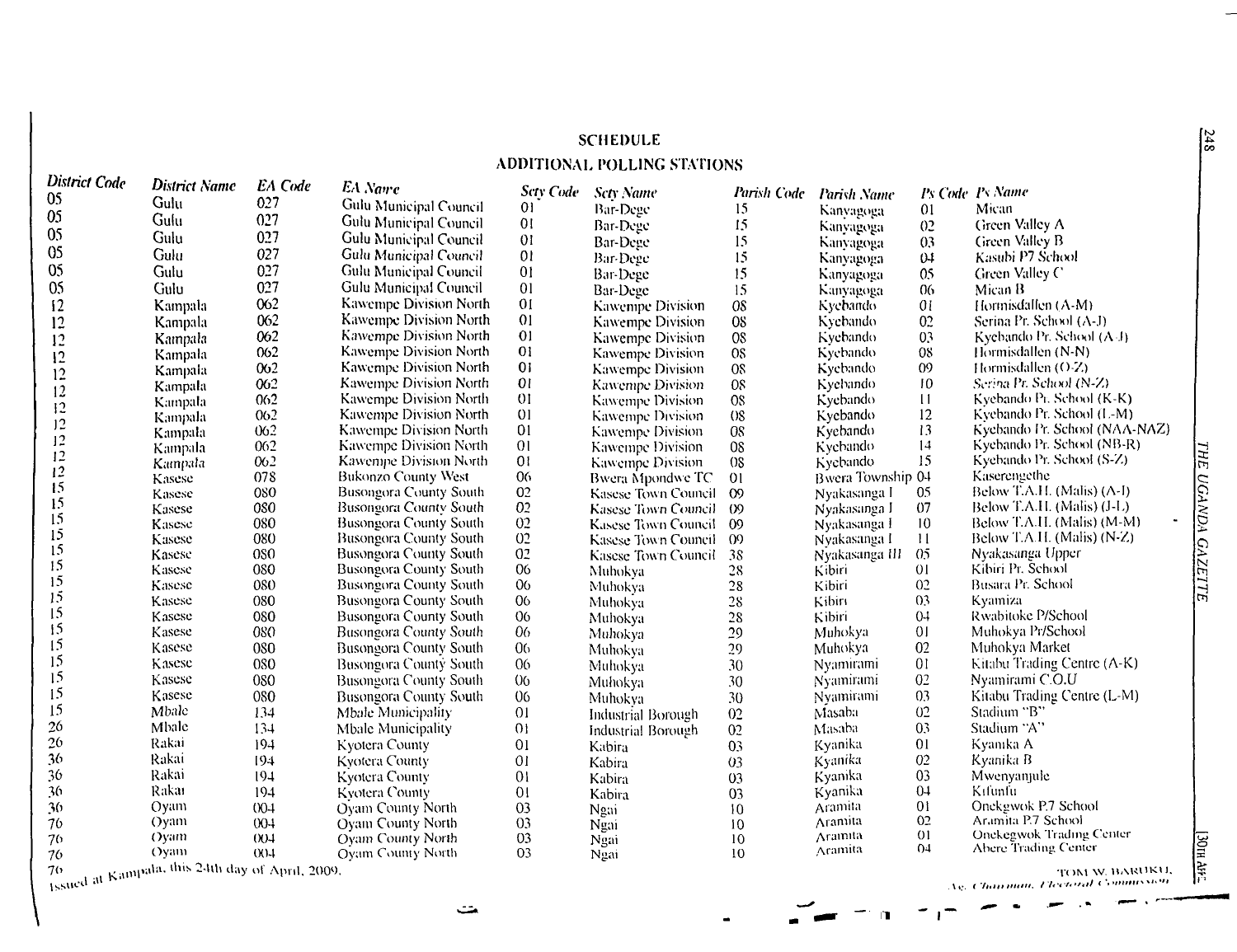## **ADVERTISEMENTS**

#### THE REGISTRATION OF TITLES ACT.

(Cap. 230).

NOTICE.

#### ISSUE OF SPECIAL CERTIFICATE OF TITLE.

Kyaggwe Block 168 Plot 2 <sup>1</sup> Area 6.70 Hectares at Butengo.

NOTICE IS HEREBY GIVEN that after the expiration of one month from the publication hereof. I intend to issue in the names of Muwada Salongo of Lutengo. Mukono District, a special Certificate of Title under the above Block and Plot, the Certificate of Title which was originally issued having been lost.

Mukono. CHRISTINE NAMIREMBE KATENDE. 18th February. 2009. *for*.4<sup>q</sup>. *Commissioner Land Registration.*

#### THE REGISTRATION OF TITLES ACT.

(Cap. 230).

#### NOTICE.

#### ISSUE OF SPECIAL CERTIFICATE OF TITLE.

Kibuga Block 10 Plot 319 Land at Namirembe.

NOTICE IS HEREBY GIVEN that after the expiration of one month from the publication hereof. I intend to issue in the names of Robina Nandawula of P.O. Box 1008. Kampala, a special Certificate of Title under the above Block and Plot, the Certificate of Title which was originally issued having been lost.

Kampala. MUHEREZA EDWIN. 21st April. 2009. *forAg. Commissioner Land Registration.*

#### THE REGISTRATION OF TITLES ACT.

(Cap. 230).

#### NOTICE.

#### ISSUE OF SPECIAL CERTIFICATE OF TITLE.

Buruli Block 98 Plot 16, Area 40.5 Hectares Land at Machumu.

NOTICE IS HEREBY GIVEN that after the expiration of one month from the publication hereof, <sup>I</sup> intend to issue in the names of Monika Nakanyike of P.O. Box 56, Bombo, a special Certificate of Title under the above Block and Plot, the duplicate Certificate of Title which was originally issued naving been lost.

Bukalasa. NABUKEERA MADINAH. /Xh March. 2009. *forAg. Commissioner l^and Registration.*

#### THE REGISTRATION OF TITLES ACT.

(Cap. 230). NOTICE.

#### ISSUE OF SPECIAL CERTIFICATE OF TITLE.

Kibuga Block 5 Plot 391 Land at Mulago.

NOTICE IS HEREBY GIVEN that after the expiration of one month from the publication hereof, <sup>I</sup> intend to issue in the names of Cosma Ndiwalana, a special Certificate of Title under the above Block and Plot, the Certificate of Title which was originally issued having been lost.

Kampala, ORllKIRIZA AMBROSE. 30th March. 2009. *forAg. Commissioner Land Registration.*

### THE REGISTRATION OF TITLES ACT.

(Cap. 230).

#### NOTICE.

ISSUE OF SPECIAL CERTIFICATE OF TITLE.

*Leasehold Register—*Volume 153 Folio 21 Plot No. 10. Bell Avenue West. Jinja.

NOTICE IS HEREBY GIVEN that after the expiration of one month from the publication hereof. I intend to issue in the names of Muljibhai Madhvani and Company Limited of P.O. Box 54. Jinja. a special Certificate of Title under the above Volume and Folio, the Certificate of Title which was originally issued having been lost.

| Kampala,          | SARAH KULATA BASANGWA               |
|-------------------|-------------------------------------|
| 21st April, 2009. | Ag. Commissioner Land Registration. |

#### THE REGISTRATION OF TITLES ACT. (Cap. 230).

#### NOTICE.

## ISSUE OF SPECIAL CERTIFICATE OF TITLE.

Kibuga Block 28 Plot 884 at Makerere.

Notice is hereby given that after the expiration of one month from the publication hereof. <sup>I</sup> intend to issue in the names of Teo Namaganda of Makerere. Kavule, a special Certificate of Title under the above Block and Plot, the Certificate of Title which was originally issued having been lost.

Kampala, MUHEREZA EDWIN. 28th April. 2009. *forAg. Commissioner Land Registration.*

#### THE REGISTRATION OF TITLES ACT (Cap. 230).

#### NOTICE.

#### ISSUE OF SPECIAL CERTIFICATE OF TITLE.

Kyadondo Block 65 Plot 194 at Migade.

NOTICE IS HEREBY GIVEN that after the expiration of one month from the publication hereof. <sup>I</sup> intend to issue in the names of Asoni Kalwaba of Migade. a special Certificate of Title under the above Block and Plot, the Certificate of Title which was originally issued having been lost.

Kampala. MUHEREZA EDWIN. 11th March. 2009. *forAg. Commissioner Umd Registration.*